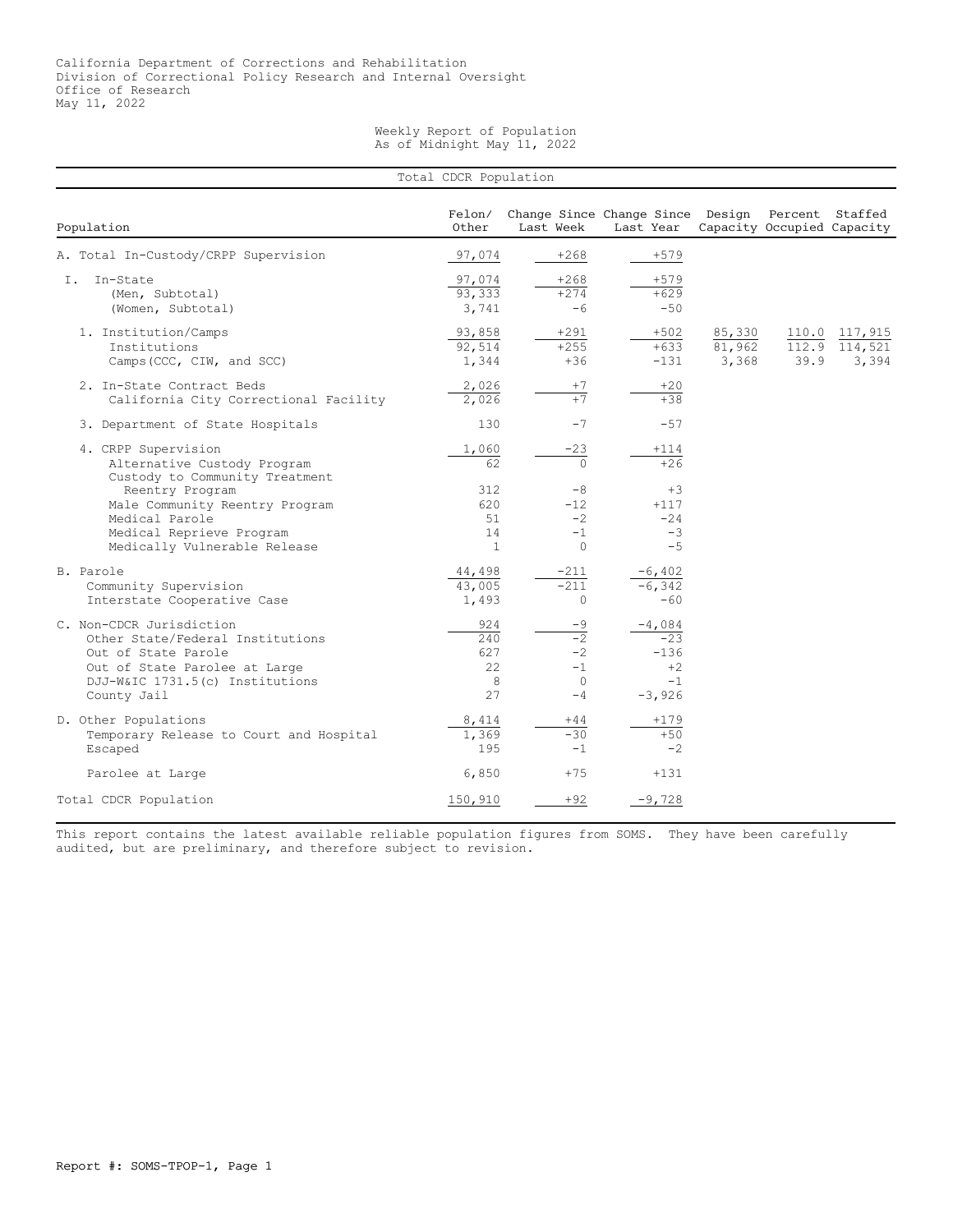## Weekly Report of Population As of Midnight May 11, 2022

## Weekly Institution Population Detail

| Institutions                                         | Felon/ | Design   | Percent  | Staffed  |
|------------------------------------------------------|--------|----------|----------|----------|
|                                                      | Other  | Capacity | Occupied | Capacity |
| Avenal State Prison (ASP)                            | 3,980  | 2,909    | 136.8    | 4,387    |
| Calipatria State Prison (CAL)                        | 2,686  | 2,308    | 116.4    | 3,451    |
| California Correctional Center (CCC)                 | 1,857  | 3,377    | 55.0     | 3,427    |
| California Correctional Institution (CCI)            | 3,083  | 2,172    | 141.9    | 3,299    |
| Central California Women's Facility (CCWF)           | 2,192  | 1,990    | 110.2    | 3,068    |
| Centinela State Prison (CEN)                         | 2,928  | 2,308    | 126.9    | 3,446    |
| California Health Care Facility - Stockton (CHCF)    | 2,201  | 2,953    | 74.5     | 2,951    |
| California Institution for Men (CIM)                 | 2,813  | 2,736    | 102.8    | 4,226    |
| California Institution for Women (CIW)               | 1,011  | 1,281    | 78.9     | 1,777    |
| California Men's Colony (CMC)                        | 3,434  | 3,816    | 90.0     | 4,407    |
| California Medical Facility (CMF)                    | 1,965  | 2,318    | 84.8     | 2,888    |
| California State Prison, Corcoran (COR)              | 3,429  | 3,115    | 110.1    | 4,476    |
| California Rehabilitation Center (CRC)               | 2,268  | 2,380    | 95.3     | 3,162    |
| Correctional Training Facility (CTF)                 | 3,982  | 2,800    | 142.2    | 4,138    |
| Chuckawalla Valley State Prison (CVSP)               | 2,329  | 1,738    | 134.0    | 2,598    |
| Folsom State Prison (FOL)                            | 2,750  | 2,065    | 133.2    | 3,078    |
| Folsom Women's Facility (FWF)                        | 234    | 403      | 58.1     | 530      |
| High Desert State Prison (HDSP)                      | 2,347  | 2,324    | 101.0    | 2,711    |
| Ironwood State Prison (ISP)                          | 1,991  | 2,200    | 90.5     | 3,300    |
| Kern Valley State Prison (KVSP)                      | 3,137  | 2,448    | 128.1    | 3,622    |
| California State Prison, Los Angeles County (LAC)    | 2,635  | 2,300    | 114.6    | 3,275    |
| Mule Creek State Prison (MCSP)                       | 3,838  | 3,284    | 116.9    | 4,105    |
| North Kern State Prison (NKSP)                       | 4,158  | 2,694    | 154.3    | 4,011    |
| Pelican Bay State Prison (PBSP)                      | 1,769  | 2,380    | 74.3     | 3,361    |
| Pleasant Valley State Prison (PVSP)                  | 2,535  | 2,308    | 109.8    | 3,433    |
| RJ Donovan Correctional Facility (RJD)               | 3,276  | 2,992    | 109.5    | 4,086    |
| California State Prison, Sacramento (SAC)            | 1,953  | 1,828    | 106.8    | 2,577    |
| California Substance Abuse Treatment Facility (SATF) | 4,427  | 3,424    | 129.3    | 5,111    |
| Sierra Conservation Center (SCC)                     | 2,612  | 3,404    | 76.7     | 4,250    |
| California State Prison, Solano (SOL)                | 3,254  | 2,594    | 125.4    | 3,882    |
| San Ouentin State Prison (SO)                        | 3,151  | 3,084    | 102.2    | 3,984    |
| Salinas Valley State Prison (SVSP)                   | 2,896  | 2,452    | 118.1    | 3,509    |
| Valley State Prison (VSP)                            | 2,936  | 1,961    | 149.7    | 2,942    |
| Wasco State Prison (WSP)                             | 3,801  | 2,984    | 127.4    | 4,447    |
| Institution Total                                    | 93,858 | 85,330   | 110.0    | 117,915  |